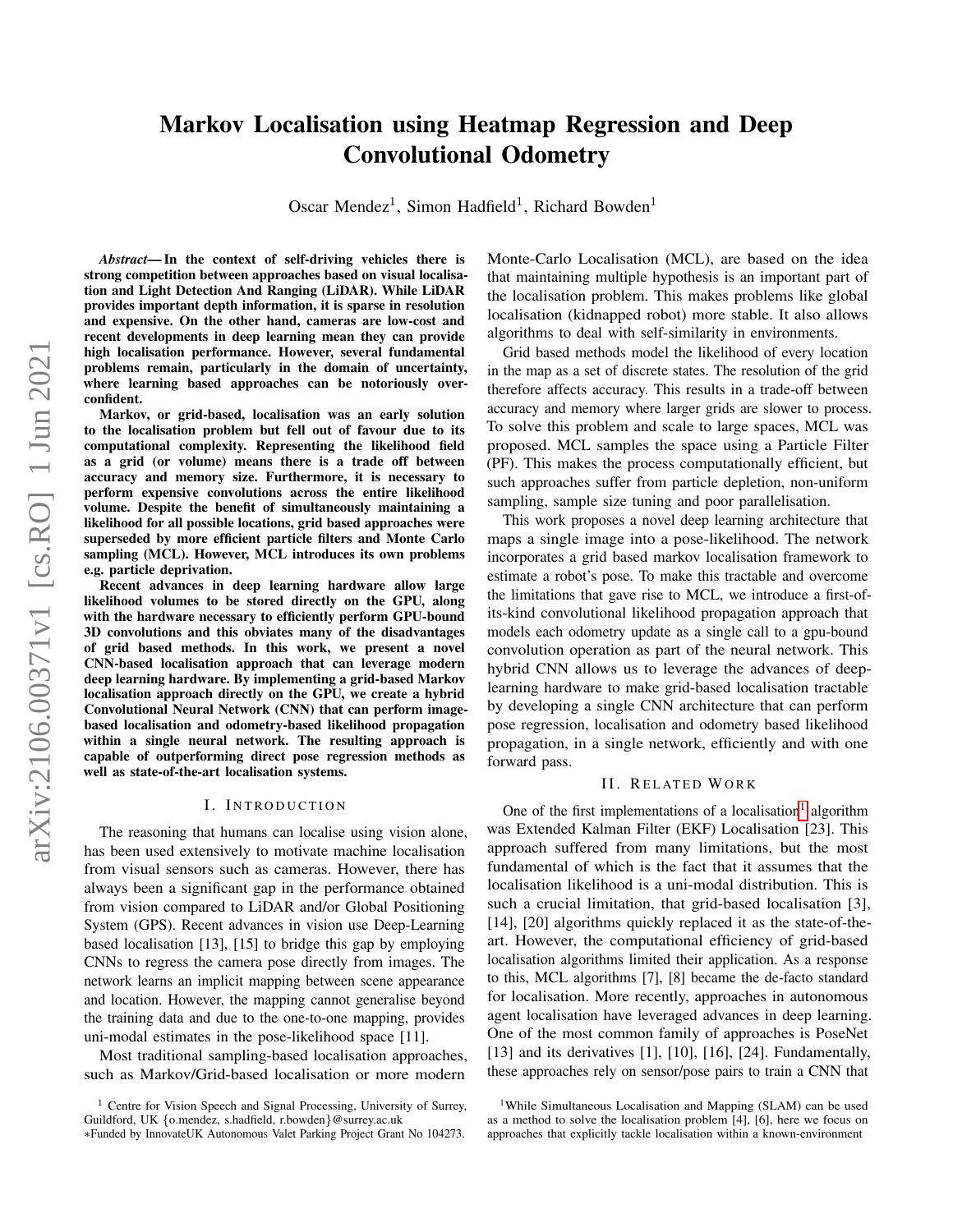can regress poses given an input sensor measurement. Kendall *et al*. [13] first introduced the method of regressing pose from images by first encoding the images using an encoder network. This maps the image into a lower-dimensional latent space that can then be mapped to a 6-Degree of Freedom (DoF) pose using a series of fully connected layers. In subsequent work, Kendall [12] introduced a better geometric loss function that allowed faster convergence and performance and in [11] began to model the underlying Bayesian statistics of the localisation problem. The nature of the networks mean a uni-modal distribution for the pose estimate is provided *i.e*. the network regresses a single location for any given input. However, it is well understood that regardless of the sensor used, there will often be areas of self-similarity in the environment. In this work, we regress a *pose-likelihood heatmap* which provides multi-modal distributions across pose.

Sattler *et al*. [19] showed the limitations of PoseNet-like models. They demonstrated that models are only reliable at approximating an agent's pose at a series of *base poses* and do not generalise to unseen poses between these bases. They concluded that PoseNet-like models are only reliable for coarse pose estimation and this calls into question the reliability of learning-based methods that do not employ other sources of information. For example, temporal accumulation and odometry [1]. Yang *et al*. [25] combined a PoseNet-like architecture with a depth estimation network in order to estimate motion and uncertainty. However, they only model uncertainty in their depth estimates.

We combine modern deep learning with tried and tested approaches to motion propagation. Poschmann *et al.* [18] and Mendez *et al*. [15] both combined deep-learning segmentation with MCL to provide a robust localisation approach. Similarly, Neubert *et al*. [17] used depth regression with MCL and Iterative Closest Point (ICP). Our pose-likelihood heatmaps are a CNN-based sensor model combined with an odometry source. However, we implement this as a single hybrid CNN with all operations performed on a single GPU in one forward pass making it extremely efficient.

Although superseded by MCL, Grid-based localisation has some important advantages e.g. not suffering from particle deprivation, robustness to "kidnapped robot", lack of expensive re-sampling operations and generally being well-suited to massive parallelisation. However, grid-based localisation approaches have traditionally struggled to maintain robust estimates of pose due to the computational complexity of estimating sensor and motion models for each cell in the grid. Coarse quantisation is typically employed to make the approach tractable. There are several methods to improve the performance of grid-based localisation, such as [2]. However, they rely on less frequent sensing and/or motion integration. We overcome these limitations by combining the pose estimation and motion model into a single neural network that can make efficient use of the GPU.

#### III. METHODOLOGY

We propose to leverage the advances of deep learning to make Markov Localisation not only tractable, but also gain state-of-the-art performance. We do this by introducing a novel hybrid CNN architecture that combines a feature encoder layer, a image-to-heatmap-feature bridge, a heatmap decoder layer with multi-level supervision and finally a convolutional odometry layer. Fig. [1](#page-2-0) shows an overview of the architecture used for our hybrid CNN. Note, this entire pipeline resides on the GPU as a single network allowing both image regression, localisation and odometry updates to be done in a single forward pass.

## *A. Markov Localisation*

Markov localisation, shown by the gray dotted line on fig. [1,](#page-2-0) operates by taking the state-space of the autonomous agent, given by  $\mathbf{p}_t \in \mathbb{P}_t$  and discretising it into in a grid defined as

$$
\dot{\mathbf{x}}_t^k \in \dot{\mathbb{X}}_t \tag{1}
$$

where each  $\dot{x}_t^k$  is a cell in the grid  $\dot{x}_t$  at time t. The grid  $\dot{\mathbb{X}}_t$  spans all possible states in the state-space  $\mathbb{P}_t$ . For a ground-based vehicle, it is sufficient to represent the state space of the vehicle as a 3-DoF vector  $\dot{\mathbf{x}} = \langle x, y, \theta \rangle$ . This means that the discretised grid  $\dot{\mathbb{X}}_t$  is a 3 dimensional volume. This volume consists of  $\langle x, y \rangle$  planes and  $\theta$  slices. More explicitly, this volume consists of a tensor of size  $[\Theta \times X \times Y]$ , where each cell represents the likelihood that the robot's position lies within that cell's bounds. Under a Markov assumption, this likelihood can be defined as

$$
\Pr\left(\dot{\mathbf{x}}_t^k \middle| \mathbb{Z}_t, \mathbb{U}_t\right) = \Pr\left(z_t \middle| \dot{\mathbf{x}}_t^k\right) \Pr\left(\dot{\mathbf{x}}_t^k \middle| u_t, \dot{\mathbf{x}}_{t-1}^k\right) \Pr\left(\dot{\mathbf{x}}_{t-1}^k \middle| \mathbb{Z}_{t-1}, \mathbb{U}_{t-1}\right) \tag{2}
$$

which implies that the pose likelihood is conditioned on the sensor observations  $z_t \in \mathbb{Z}_t$  and the odometry measurements  $u_t \in \mathbb{U}_t$  and is fully described by the sensor model

<span id="page-1-1"></span>
$$
\Pr\left(z_t\big|\mathbf{\dot{x}}_t^k\right) \tag{3}
$$

the motion model

<span id="page-1-2"></span>
$$
\Pr\left(\dot{\mathbf{x}}_t^k \middle| u_t, \dot{\mathbf{x}}_{t-1}^k\right) \tag{4}
$$

and the prior likelihood of the pose

$$
\Pr\left(\dot{\mathbf{x}}_{t-1}^k \middle| \mathbb{Z}_{t-1}, \mathbb{U}_{t-1}\right) \tag{5}
$$

which implies this measurement can be performed iteratively. In this work, we use a heatmap regression sensor model [\(III-B\)](#page-1-0) to update the  $[X \times Y]$  volume, while using convolutional odometry [\(III-C\)](#page-3-0) for the orientation. We additionally perform a likelihood-volume-to-pose extraction, which consists of fitting a Gaussian distribution to the likelihood volume and reporting the mean.

## <span id="page-1-0"></span>*B. Deep Likelihood Heatmap Regressor*

One of the main reasons grid-based localisation was widely considered intractable was because the sensor model (equation [3\)](#page-1-1) has to be estimated for every cell in the grid. Estimating this likelihood for sensors such as LiDAR, SoNAR or even RGB-D cameras can involve expensive ray-casting for each beam. This presents a practical issue when there are large areas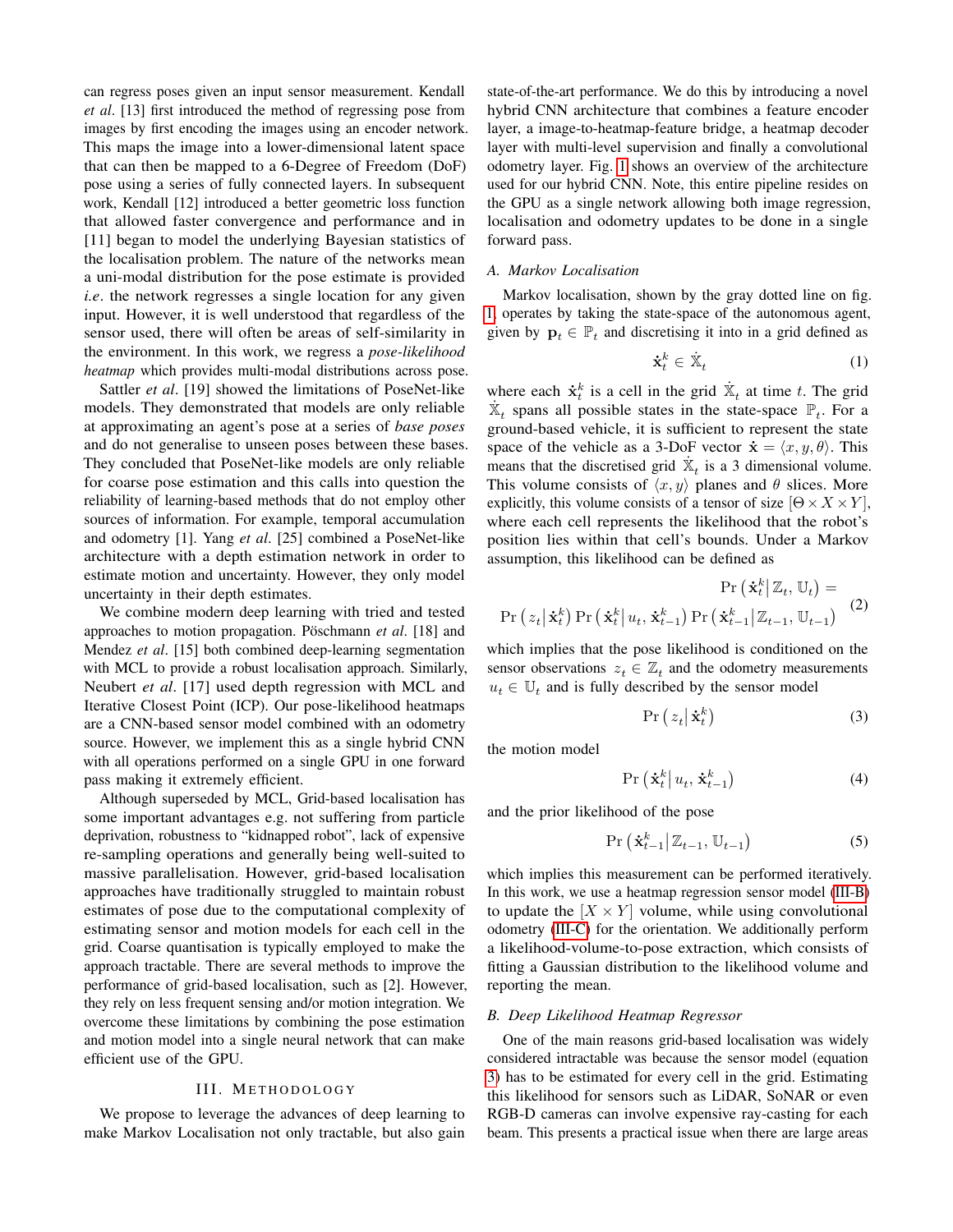<span id="page-2-0"></span>

Fig. 1: Deep Markov Localisation: System Diagram.

of the grid that we are almost certain *not* to be the correct location. Instead, we propose to use a Fully Convolutional Network (FCN) trained for pose regression to replace the sensor model.

Using an FCN has several important advantages. Firstly, it allows a sensor model to be trained for any arbitrary sensor without the need for explicit mathematical derivation (although requiring training data). Secondly, the likelihood for every cell can be estimated simultaneously.

*1) Feature Encoder Layer:* To regress a likelihood for all cells, we use an encoder-decoder architecture. The architecture is shown in the blue dotted line on fig. [1.](#page-2-0) We use a ResNet encoder arm [9] similar to PoseNet [11] but rather than a fully connected layer to regress pose, we use the decoder arm of the network (discussed below) to force the network to learn a birds-eye-view likelihood map. We modify the ResNet by removing the fully connected layers and replace them with a convolutional image-to-heatmap bridge to the decoder. The whole network is trained end-to-end.

*2) Heatmap Decoder Layer:* The decoder is composed of a series of upsample blocks, which scale the image up by a factor of two. Each upsample block contains a deconvolution followed by two convolution blocks. The deconvolution is performed with a  $[2 \times 2]$  kernel and a stride of 2. The convolution blocks consist of a  $[3 \times 3]$  convolution with a stride of 1 followed by batch normalisation and ReLU. The output block additionally contains a final convolution layer with  $[1 \times 1]$  kernel and a stride of 1 ensuring the desired number of output channels is achieved. The result is a map of size  $[N \times M \times M]$  where M depends on the number of upsample blocks and  $N$  is the number of channels.

Intuitively, we could map this  $[N \times M \times M]$  output volume directly to the grid we are localising in. In this mode, the volume would represent  $[Θ \times X \times Y]$  in each channel respectively. This ties the spatial resolution to the size of each channel, and the angular resolution to the number of channels. Traditional Markov localisation estimates the sensor model this way because the ray-casting operations need to be performed differently for each  $\theta$  bin. However, this is not an optimal use of the network as it can directly estimate the probability of an  $\dot{\mathbf{x}}_t^k$  cell without reasoning about the orientation. Furthermore,

using the output volume this way would force the network to grow dramatically as the angular resolution increases. This not only increases the number of parameters, but actually defines a very complicated regression problem. Instead, we use each output channel as a "likelihood band" which allows us to treat the heatmap regression as a classification problem.

The likelihood volume represents Pr  $(z_t|\dot{\mathbf{x}}_t^k)$  discretised into  $[N \times M \times M]$  bins where N represents the number of likelihood bands,  $M$  denotes the  $x$  and  $y$  resolution and  $k$  spans each of the pixels on the  $XY$  plane across all orientations. More explicitly,

<span id="page-2-1"></span>
$$
\Pr\left(z_t\big|\dot{\mathbf{x}}_t^k\right) \propto \Pr\left(n_t\big|\dot{\mathbf{x}}_t^k\right) \tag{6}
$$

where  $n_t \in N$  is the likelihood band of  $\dot{\mathbf{x}}_t^k$  at time t. This discretisation of the probability space allows us to treat likelihood regression as a classification problem, where we classify each  $\dot{\mathbf{x}}_t^k$  cell into a pose likelihood bin.

*3) Multi-Scale Supervision:* Using the regression-toclassification mapping defined in equation [6,](#page-2-1) we can define a cross entropy loss function (after softmax)

$$
\mathcal{L}_c(n_t, \dot{\mathbf{x}}_t^k) = -\Pr\left(n_t \middle| \dot{\mathbf{x}}_t^k\right) \cdot \log\left(\mathcal{R}(I)_{x,y}\right),\tag{7}
$$

where  $R$  is our heatmap regressor network,  $I$  is the input image and  $x, y$  denote the pixel location in the resulting heatmap. We additionally provide supervision in the form of an MSE loss, defined as

$$
\mathcal{L}_m = \left| \left| \Pr \left( n_t \middle| \dot{\mathbf{x}}_t^k \right) - \mathcal{R}(I)_{x,y} \right| \right|_{L_2}.
$$
 (8)

The resulting loss function is defined as a weighted combination of these losses,

$$
\mathcal{L} = \mathcal{L}_c + \omega \mathcal{L}_m. \tag{9}
$$

where  $\omega$  is a hyperparameter. Empirically, we have found that  $\omega = 0.1$  ensures the network can produce accurate heatmaps with a smooth distribution around the correct cell.

To ensure a more robust loss, we perform this loss function over several different scales. Fig. [2](#page-3-1) shows the proposed architecture, which consists of 4 encoder residual blocks (blue), 4 base heatmap decoder blocks (orange), followed by 4 output decoder blocks (orange + yellow). Note that the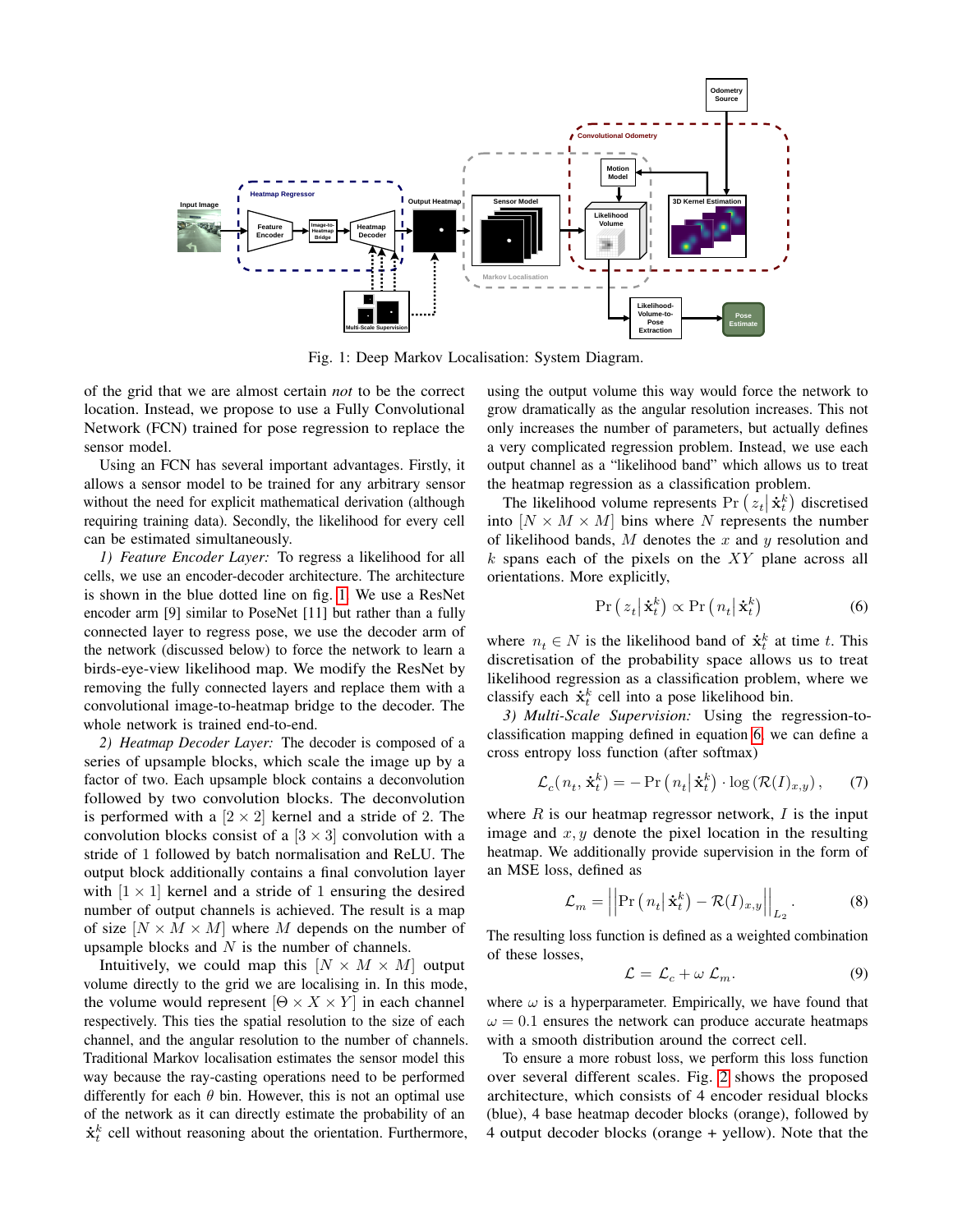<span id="page-3-1"></span>

Fig. 2: Deep Markov Localisation: System Diagram.

yellow output layers do not feed into the upscaled orange blocks, but rather directly produce an output. Each of these output heatmaps can be directly supervised by a ground-truth heatmap. This multi-level supervision allows the network to learn a coarse-to-fine heatmap regression.

*4) Sensor Model:* In order to use this likelihood volume as a sensor model, it is necessary to map it back to our Markov localisation grid. To do so, we run a softmax operation along the probability bins, which ensures the sum of all likelihoods for a given  $\dot{\mathbf{x}}_t^k$  cell sum to one. We then take the top  $n < N$ slices and sum them to obtain a single pose likelihood for the XY plane which is then repeated for the  $\theta$  bins, which we discuss in the following section.

## <span id="page-3-0"></span>*C. Convolutional Odometry*

The sensor model introduced in the previous section does not measure the likelihood of the agent's orientation  $θ$ . Instead, we use a novel convolution-based odometry layer as a motion model which estimates  $\theta$ . Our model is efficient, so there is no need to artificially limit the update rate other than to guarantee at least one cell of displacement. This means that, assuming a non-holonomic agent, the motion model can propagate pose likelihoods in a manner that also selects the correct orientation.

Markov localisation relies on a motion model (equation [4\)](#page-1-2) to propagate likelihoods into the correct areas of the grid. Normally, this is implemented as a shift according to the odometry measurement, followed by diffusion using convolution with a separable Gaussian. The kernel of this Gaussian is computed based on the odometry's uncertainty. For a 3-DoF likelihood grid this is a relatively expensive operation as it would require a set of 3 shifts, and a 3D convolution which would be prohibitively expensive on a CPU. However, we formulate the odometry kernel as a deep learning layer that enables us to perform an efficient operation on the GPU by mapping the 3 shifts and 3 convolutions into a singe 2D convolution kernel. By building our sensor and motion model as custom layers on a CNN, the entire framework can operate in a single forward pass on one GPU incredibly quickly. In order to estimate our odometry kernel for 2D convolution, we first look at how the odometry maps into a simple 3D convolution kernel. The odometry data from any non-holonomic 3-DoF vehicle can be decomposed as

$$
(\delta \theta_t^1, \delta x_t, \delta \theta_t^2) = \text{odometry-model} \ (u_t) \qquad (10)
$$

where  $\delta\theta_t^1$  is a rotation followed by a forward translation  $\delta x_t$ and a final rotation  $\delta\theta_t^2$  [22]. Gaussian noise can be applied

<span id="page-3-2"></span>

Fig. 3: Visualisation of an odometry kernel with pure forward movement. Each column represents a  $\theta_c$  channel, while each row represents a different odometry measurement for the angle of the vehicle. Notice how each  $\theta_c$  channel represents the forward motion differently. Similarly, as the rows go down the likelihoods shift between the different theta channels.

to each component independently, producing a new set of odometry estimates  $\hat{\delta} \theta_t^1$ ,  $\hat{\delta} x_t$ ,  $\hat{\delta} \theta_t^2$ .

In order to map this into a 3D kernel, we take this representation and map it into a vector as

$$
\mathbf{s}_t = \begin{pmatrix} s_x \\ s_y \end{pmatrix} = \begin{pmatrix} \hat{\delta}x_t * \cos(\hat{\delta}\theta_t^1) \\ \hat{\delta}x_t * \sin(\hat{\delta}\theta_t^1) \end{pmatrix}.
$$
 (11)

However, this odometry is not directly applicable to every  $\theta_c \in \Theta$  channel in our likelihood volume. In order to apply the odometry, we align it such that "forward" motion represents the orientation of the  $\theta_c$  bin. This is done using a simple 2D rotation matrix defined as

$$
\mathbf{R}_c = \begin{bmatrix} \cos(\theta_c) & -\sin(\theta_c) \\ \sin(\theta_c) & \cos(\theta_c) \end{bmatrix}
$$
(12)

for every  $\theta_c$  in the likelihood volume. Each of these matrices can then be multiplied with the linear component of the odometry vector

$$
\mathbb{S}_t = \left\{ \begin{pmatrix} \mathbf{R}_c & \mathbf{s}_t \\ \delta \theta_t^1 + \delta \theta_t^2 \end{pmatrix} \quad \forall \theta_c \in \Theta \right\} \tag{13}
$$

in order to obtain a set of rotated odometries for each channel.

The set of rotated odometries are directly mapped into a kernel for convolution. However, it is first necessary map these odometries to the resolution of the likelihood grid, which can be done as  $\mathbb{S}'_t = \mathbb{S}_t \odot \lambda$  where  $\odot$  is element wise multiplication and  $\lambda = \left\langle \frac{1}{r_x}, \frac{1}{r_y}, \frac{1}{r_\theta} \right\rangle$  is the resolution of the grid which has been tiled  $\Theta$  times.

We are not guaranteed that the odometry will be larger than a single cell in the likelihood grid. For this reason, it is necessary to accumulate odometry measurements over time as

$$
\mathbb{T}_t = \sum_i^t \mathbb{S}'_i - \mathbb{T}'_{t-1} \tag{14}
$$

where  $\mathbb{T}'_t = \mathbb{T}_t - \lfloor \mathbb{T}_t \rfloor$  and  $\lfloor \mathbb{T}_t \rfloor$  is the odometry applied to the likelihood volume  $\mathbf{\dot{x}}_t$ .

Applying  $\lfloor \mathbb{T}_t \rfloor$  to  $\dot{\mathbb{X}}_t$  can be done by converting the rotated odometries into a series of 3D kernels for 2D convolution. The first step is to map each vector  $\tau_t \in \lfloor T_t \rfloor$  into a 3D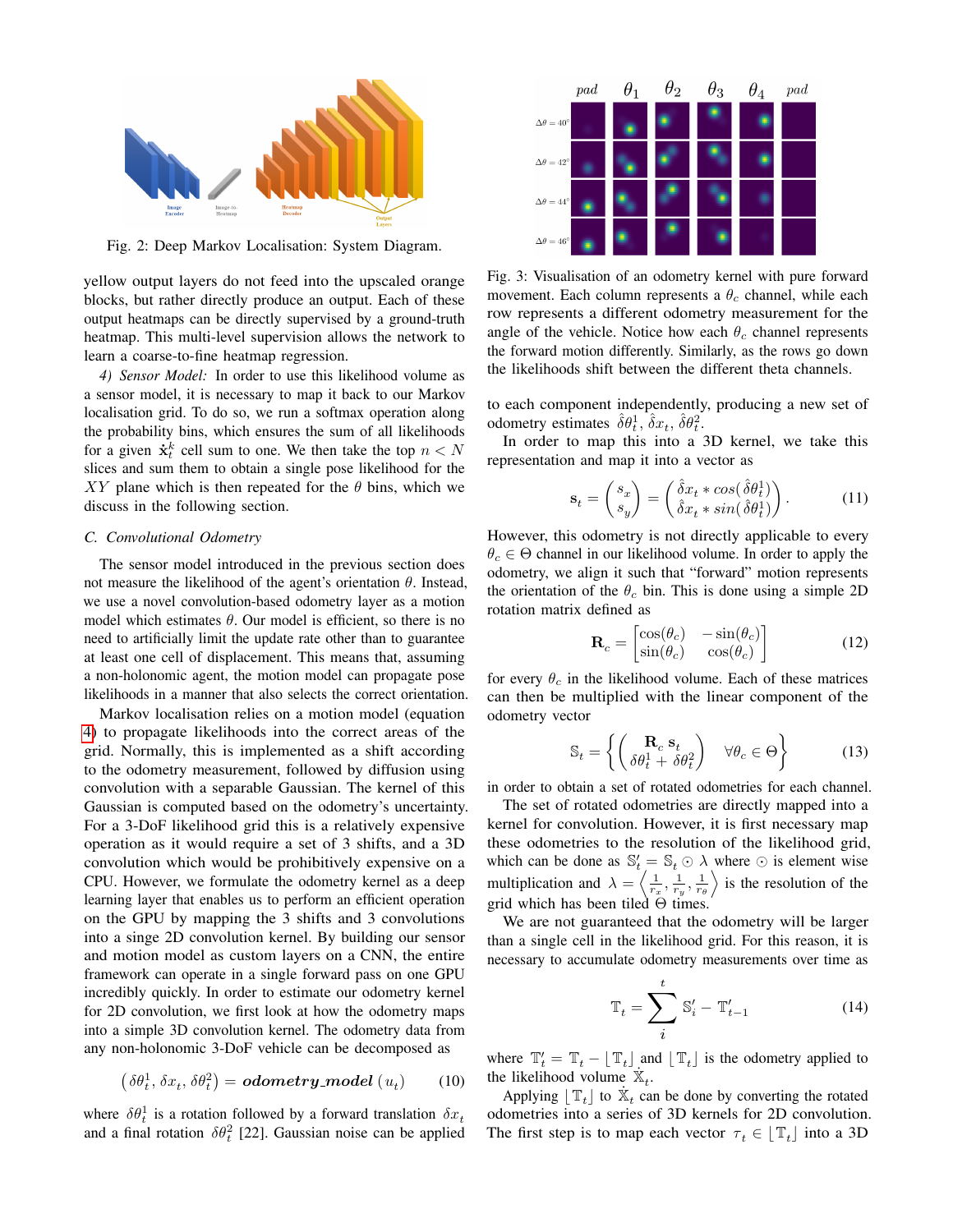<span id="page-4-0"></span>

| <b>Scene Name</b>   | <b>PoseNet</b><br>$[13]$ | <b>PoseNet</b><br><b>Bavesian</b><br>$\lceil 13 \rceil$ | <b>PoseNet</b><br><b>Spatial LSTM</b><br>[24] | <b>PoseNet</b><br><b>Learn</b> $\beta$<br>$\lceil 12 \rceil$ | <b>PoseNet</b><br>Geometric<br>[12] | <b>Heatmap Regressor</b><br>(Us) |
|---------------------|--------------------------|---------------------------------------------------------|-----------------------------------------------|--------------------------------------------------------------|-------------------------------------|----------------------------------|
| <b>GreatCourt</b>   |                          | $\overline{\phantom{a}}$                                | ۰                                             | 7.00                                                         | 6.83                                | 3.74                             |
| <b>KingsCollege</b> | 1.66                     | 1.74                                                    | 0.99                                          | 0.99                                                         | 0.88                                | 0.95                             |
| OldHospital         | 2.62                     | 2.57                                                    | 1.51                                          | 2.17                                                         | 3.20                                | 2.13                             |
| <b>ShopFacade</b>   | 1.41                     | 1.25                                                    | 1.18                                          | 1.05                                                         | 0.88                                | 0.67                             |
| StMarysChurch       | 2.45                     | 2.11                                                    | 1.52                                          | 1.49                                                         | 1.57                                | 1.02                             |
| <b>Street</b>       |                          | $\overline{\phantom{a}}$                                | ۰                                             | 20.7                                                         | 20.3                                | 10.21                            |

TABLE I: Median error (m) for Cambridge Landmarks [13]. PoseNet results are from [12], where '-' are not reported by authors.

kernel. To do this we take every element of  $\tau_t$  and convert it into a discrete 1D Gaussian kernel of size  $\langle k_\theta, k_x, k_y \rangle$ . These kernels are then combined linearly to produce a 3D kernel  $\mathbf{K}_c$  of size  $\langle K_\theta, K_x, K_y \rangle$ . This allows us to perform a 2D convolution on a subset of the likelihood grid for each 3D kernel. This subset consists of the channel the kernel was estimated for as well as the  $K_{\theta}$  channels around it. In order to perform the operation as a single pass of a 2D convolution on GPU hardware, we stack these kernels into a single kernel. Each 3D kernel is offset so that it is centered on the  $\theta_c$ channel it corresponds to, giving us a kernel with  $\theta_c$  Gaussian distributions. Fig. [3](#page-3-2) shows a visualisation of the odometry kernel when  $\Theta = 4$  for a simple forward motion. Each column represents a  $\theta_c$  channel (along with padding), while each row represents the rotated odometry for each angle bin. Notice how each  $\theta_c$  channel represents the forward motion differently. Similarly, as the rows go down, the likelihoods shift between the different theta channels and respect the circular nature of  $\theta$  by looping from the last bin to the first.

While it may seem like these are an expensive set of convolutions, it is important to remember that these are all performed directly on the GPU. More importantly, our Markov localisation approach is entirely GPU bound. Both our sensor and motion model are computed directly on the GPU with no need to ever retrieving the cost volume. This makes our approach both quick and efficient. In the following section, we will show that not only is our approach fast but it is also capable of producing state-of-the-art results for localisation.

# IV. RESULTS

Firstly, we validate the performance of our heatmap regressor by evaluating its performance on the well-established Cambridge Landmarks dataset [13]. Secondly, we evaluate on a vehicle navigating a multi-storey carpark.

All the experiments in this section are trained using the same standard architecture for the heatmap regression network: a ResNet50 as the encoder, with 8 decoder blocks to result in a regressed heatmap of  $[256 \times 256]$  supervised at the last 4 blocks  $(M = [32, 64, 128, 256])$ . The learning rate was set to 0.0001 with a variable step learning rate and  $\gamma = 0.5$ .

# *A. Cambridge Landmarks*

The dataset consists of 6 sequences of images captured at different landmarks across the city of Cambridge (UK) using a hand-held camera. Each sequence consists of anywhere between 300 and 6000 images which are then split between train and test sets. Ground-truth poses are estimated using Structure from Motion (SfM) [5] software. The sensor experiences

6-DoF motion during capture. Furthermore the SfM software does not guarantee that there is a well-defined ground plane. This makes the dataset inherently difficult for our approach, as we only localise in a 3-DoF space. Since most of the motion of the sensor is planar, we overcome this limitation by using an Single Value Decomposition (SVD) to regress a dominant plane and therefore the height of the sensor.

Table [I](#page-4-0) shows a comparison against several pose-regression networks. We show the median pose error on all 3 spatial axis, as reported in [12]. It is important to note that this is an unfavourable scenario for our 3-DoF localisation, as our network does not directly regress the height of the sensor. We also do not estimate the orientation of the sensor, as the heatmap regressor should be able to cope with the appearance variation. Regardless, our heatmap regressor is able to outperform several state-of-the-art regression methods in 4 out of 6 scenarios. We believe there are several reasons for this. Firstly, a heatmap-based loss provides a more uniform supervision signal than a pose-based loss, as the heatmaps do not scale with the magnitude of the pose space. Secondly, and most importantly, while we do not strictly enforce multimodal distributions with our losses, the network is capable of modelling them. This allows the network to predict uncertain poses without incurring a penalty. In the KingsCollege scenario, we are only outperformed by PoseNet Geometric [12], which makes use of an additional source of supervision: the 3D reconstruction points of the ground truth. For the OldHospital scenario, we are outperformed by Walch *et al*. [24] most likely because the self-repeating nature of the architecture is well-suited to the spatial LSTMs they employ.

#### *B. Multi-Storey Carpark*

One of the main advantages of our approach is the ability to generalise to self-similar environments. Car-parks are interesting environments for localisation, as they tend to be self-similar within each floor as well as across multiple floors. By their nature, accurate localisation within a multi-storey car-park requires a multi-modal distribution.

*1) Data Capture:* This dataset consists of a vehicle driving around a multi-storey car-park. The vehicle is equipped with 3 front-facing cameras and a 16-beam LiDAR. It traversed 12 floors, travelling a total of over 6, 500m and an area of over  $7000m^2$ . The vehicle performed parking manoeuvres such as 3 point turns, bay parking, interacting with traffic, etc. The LiDAR is used to create ground-truth localisaton data. The vehicle was driven on two separate days, with two trajectories on the first day and one on the second. Of the three trajectories, trajectory 1 has 3207 images, 2 has 2860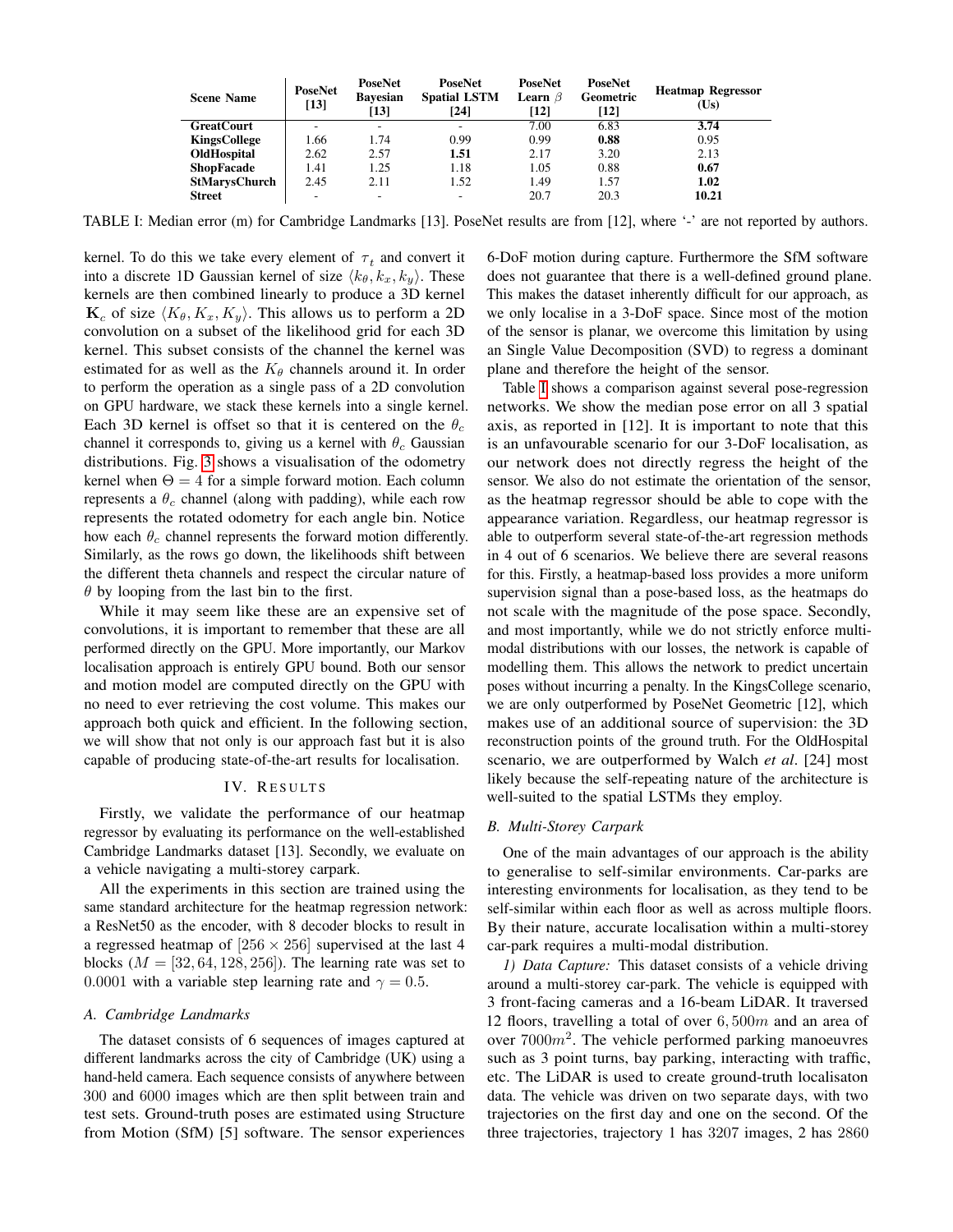<span id="page-5-1"></span>

|               | Trajectory 2 |            |            |               | Trajectory 3 |            |            |               |
|---------------|--------------|------------|------------|---------------|--------------|------------|------------|---------------|
| <b>Method</b> | $RMSE$ (m)   | Mean $(m)$ | Median (m) | Std. Dev. (m) | $RMSE$ (m)   | Mean $(m)$ | Median (m) | Std. Dev. (m) |
| PoseNet [12]  | 9.31         | 5.26       | 2.66       | 7.68          | 14.09        | 6.75       | 3.21       | 12.37         |
| PoseLSTM [24] | 9.05         | 5.04       | 2.61       | 7.52          | 12.82        | 6.55       | 2.74       | 11.02         |
| Raw Odometry  | 12.20        | 9.23       | 5.54       | 7.97          | 24.86        | 23.77      | 24.43      | 7.25          |
| Ours $(H)$    | 9.74         | 4.21       | 1.36       | 8.78          | 16.65        | 7.14       | 1.80       | 15.04         |
| Ours $(H+O)$  | 6.48         | 3.81       | 2.45       | 5.24          | 6.99         | 3.88       | 2.56       | 5.82          |

TABLE II: Average Trajectory Error: PoseNet, PoseLSTM, Ours (Odometry), Ours (Heatmap), Ours (Heatmap and Odometry). Top results are Bold, underline second.

<span id="page-5-0"></span>

Fig. 4: Sample Images from the Multi-Storey Car Park dataset, along with the ground truth heatmap and output regression.

and 3 has 3922. We use trajectory 1 as training data, and reserve trajectories 2 and 3 for testing. The left column of fig. [4](#page-5-0) shows sample images from the captured dataset. This dataset will be released upon publication of this work.

*2) Heatmap Regression Training:* To train our heatmap regressor we use the pose of the LiDAR along with a calibrated transformation between the sensors. The estimated pose is then projected to the ground plane, where the heatmaps can be estimated. The right column of Fig. [4](#page-5-0) shows two example heatmaps used in training, as well as the regressed heatmaps.

The convolutional odometry consists of a  $[72 \times 256 \times 256]$ likelihood volume, with a kernel of size  $[15 \times 21 \times 21]$ . Using this configuration on an AMD Threadripper 3960X with an Nvidia GeForce GTX 1080 Ti, the heatmap regressor takes 10.701ms with a standard deviation of 0.0377ms and the convolutional odometry layer takes 0.253ms with a standard deviation of 0.00538ms. In order to simulate odometry, we use the ground-truth poses acquired from the LiDAR. For each successive pose, we add noise as described in [22] (forcing the trajectory to drift) and estimate a set of odometry measurements from the resulting noisy trajectory.

*3) Quantitative Results:* We evaluate the performance of our approach against PoseNet [12] and PoseLSTM [24], as both represent the state-of-the-art for camera pose regression. We compare using the Absolute Trajectory Error (ATE) as established by Sturm *et al*. [21], which accounts for orientation errors as part of the overall trajectory. In Table [II](#page-5-1) it can be seen that our approach outperforms the state-of-the-art by a significant margin. This is because our approach has the ability to maintain multiple hypothesis of the pose as the vehicle moves through the car-park. By contrast, PoseNet and PoseLSTM are forced to relocalise the camera at every iteration. This results in paths that are unreliable. Since our approach keeps a likelihood field, failures in the heatmap

<span id="page-5-2"></span>

Fig. 5: Trajectories of Ground Truth (GT), PoseNet, PoseLSTM, Heatmap Regressor (H), Raw Odometry (O) and the Combined Heatmap Regressor & Convolutional Odometry (H&O). Note how PoseNet and PoseLSTM do not provide smooth trajectories.

regression do not directly result in jumps in the pose estimate, therefore smoothing our trajectory and reducing the ATE error. We additionally show the results of the raw odometry measurements and using our heatmap regressor only (with no motion model). As it can be seen, the odometry measurements are extremely noisy, resulting in a high ATE. The Heatmap Regressor alone outperforms competing approaches but despite the noisy odometry, its addition increase performance further.

*4) Qualitative Results:* In our experience, the numbers presented in tables [I](#page-4-0) and [II](#page-5-1) do not adequately convey the difference in the smoothness of the trajectories. Fig. [5](#page-5-2) shows the resulting trajectories from PoseNet, PoseLSTM and our approach, as well as a comparison against the raw odometry and heatmap regressor alone. For clarity, this is done on the first three floors of the multi-storey carpark. As it can be seen, our approach is significantly smoother than both PoseNet and PoseLSTM. It can also be seen that our combined approach is smoother than the independent heatmap regressor, as well as more accurate than the raw odometry measurements. This is because our likelihood heatmap, convolutional odometry and likelihood grid work together to ensure that poor estimates do not cause jumps in the pose estimate. Additionally, the ability to represent a multi-modal distribution allows us to make quick corrections when the pose has been incorrectly estimated.

#### V. CONCLUSION

In summary, we have presented an approach that leverages advances in Deep-learning hardware to perform deep heatmap regression and convolutional odometry, in real time. Our work operates on commodity GPU hardware and leverages some of the important advances in tensor-based processing by performing all operations directly on the GPU, without the need to transfer data back to the CPU. Importantly, our approach capitalises on the important probabilistic properties of Markov localisation by exploiting modern parallel GPU technology.